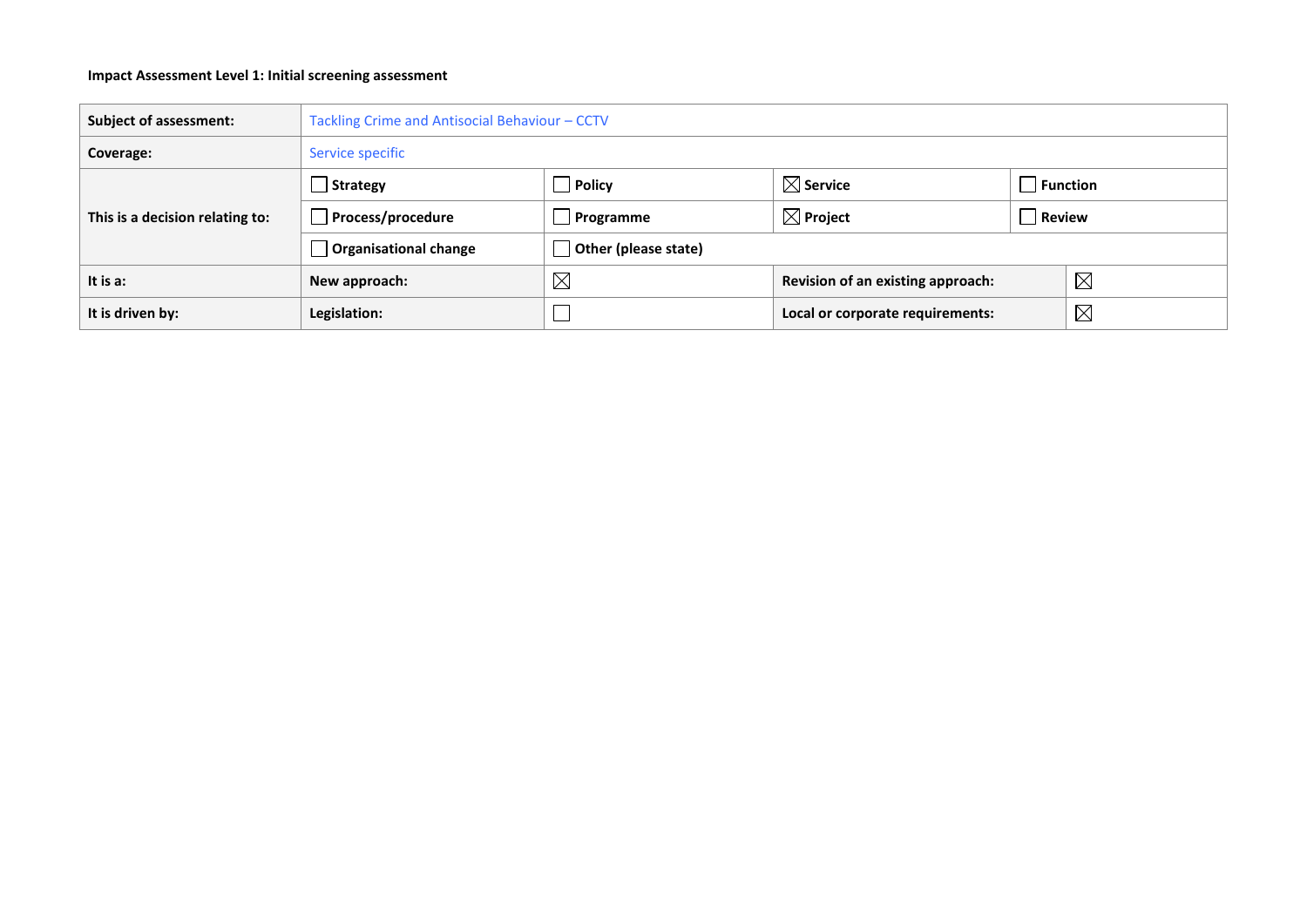|                     | Insert short description, using the following as sub-headings:                                                                                                                                                                                                                                                                                                                                                                    |  |  |  |  |  |
|---------------------|-----------------------------------------------------------------------------------------------------------------------------------------------------------------------------------------------------------------------------------------------------------------------------------------------------------------------------------------------------------------------------------------------------------------------------------|--|--|--|--|--|
|                     | Key aims, objectives and activities: Funding is being sought to add further CCTV provision into the worst<br>affected alleys and hot spot areas throughout Middlesbrough which is a key and critical component of this<br>initiative as this is where a large amount of environmental crime takes place.                                                                                                                          |  |  |  |  |  |
|                     | Statutory drivers (set out exact reference): There are statutory drivers on how we as an authority deal with<br>litter and refuse:                                                                                                                                                                                                                                                                                                |  |  |  |  |  |
|                     | Please see further information on the following link: https://www.gov.uk/guidance/litter-and-refuse-council-<br>responsibilities-to-keep-land-clear#land-councils-must-keep-clear                                                                                                                                                                                                                                                 |  |  |  |  |  |
| <b>Description:</b> | Installation of any new camera that are linked to Middlesbrough Council and the monitoring of open public<br>spaces must be compliant with data protection act 2018 (GDPR) and comply with the ICO/ Home Office<br>Surveillance Camera Code of Practice. All information can be found on the following link:<br>https://www.gov.uk/government/publications/surveillance-camera-code-of-practice                                   |  |  |  |  |  |
|                     | Differences from any previous approach: The approach does not differ from previous approaches when we<br>are identifying areas to install CCTV. We must undertake a review of all locations prior to installing any new<br>CCTV to ensure we have a legal basis to install CCTV. This is based on data held by the authority and<br>Cleveland Police relating to reports of crime, anti-social behaviour and environmental crime. |  |  |  |  |  |
|                     | Key stakeholders and intended beneficiaries (internal and external as appropriate):                                                                                                                                                                                                                                                                                                                                               |  |  |  |  |  |
|                     | The key stakeholder's is MBC, Cleveland Police, members and Residents of Middlesbrough.                                                                                                                                                                                                                                                                                                                                           |  |  |  |  |  |
|                     | <b>Intended outcomes:</b>                                                                                                                                                                                                                                                                                                                                                                                                         |  |  |  |  |  |
|                     | The increase in CCTV in hot spot areas is an additional tool to support services in identifying perpetrators of<br>ASB, crime and environmental crime.                                                                                                                                                                                                                                                                            |  |  |  |  |  |
| Live date:          | April 2022                                                                                                                                                                                                                                                                                                                                                                                                                        |  |  |  |  |  |
| Lifespan:           | From 1st February 2021, for the foreseeable future.                                                                                                                                                                                                                                                                                                                                                                               |  |  |  |  |  |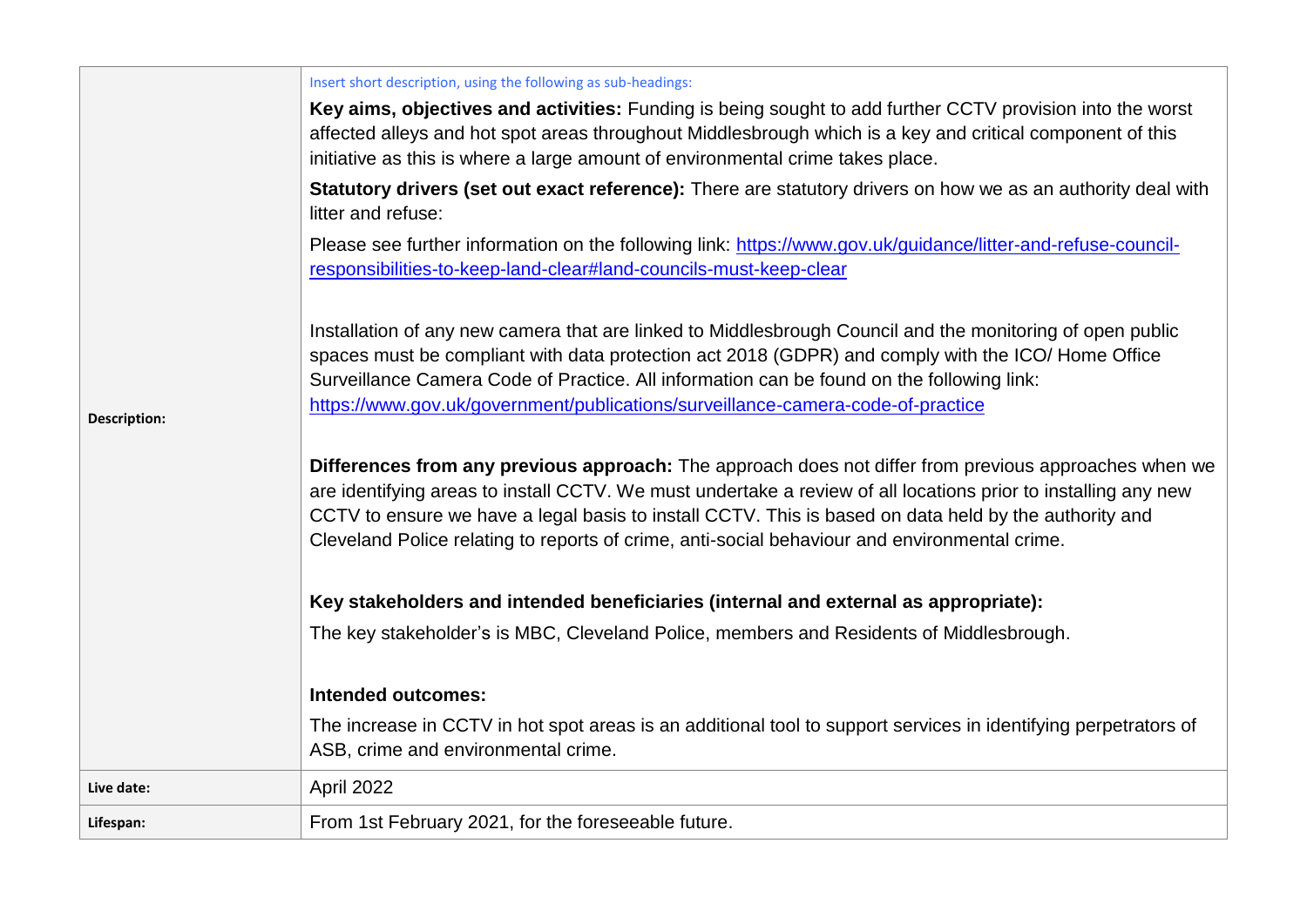| Date of next review: | A review of incidents is completed every four weeks where CCTV provision is discussed at the authorities<br>Active Intelligence Mapping Meetings. The Single Point of Contact for the authority also reviews data on a<br>weekly, monthly and annual basis and produces an annual report relating to all matters and performance of<br>CCTV provision within the authority. |
|----------------------|-----------------------------------------------------------------------------------------------------------------------------------------------------------------------------------------------------------------------------------------------------------------------------------------------------------------------------------------------------------------------------|
|----------------------|-----------------------------------------------------------------------------------------------------------------------------------------------------------------------------------------------------------------------------------------------------------------------------------------------------------------------------------------------------------------------------|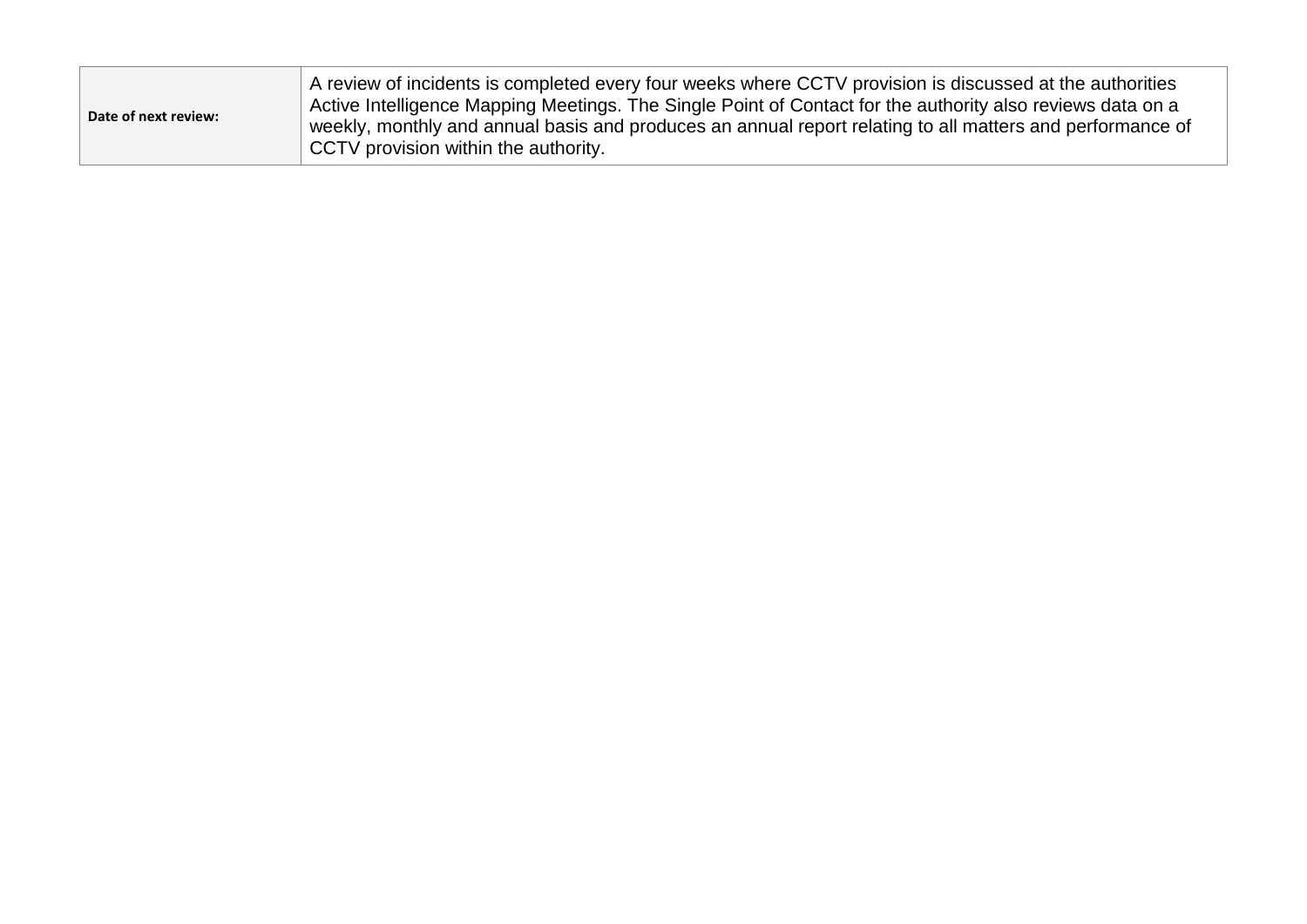| <b>Screening questions</b>                                                                                                                                                                                                                      | Response    |               |                  | Evidence                                                                                                                                                                                                                                                                                                                                                                                                                                                                                                                                                                                                                                                                                                                                                                                                                                                                                                                                                                                                                                                                                                                                                                                                                                                                                            |  |
|-------------------------------------------------------------------------------------------------------------------------------------------------------------------------------------------------------------------------------------------------|-------------|---------------|------------------|-----------------------------------------------------------------------------------------------------------------------------------------------------------------------------------------------------------------------------------------------------------------------------------------------------------------------------------------------------------------------------------------------------------------------------------------------------------------------------------------------------------------------------------------------------------------------------------------------------------------------------------------------------------------------------------------------------------------------------------------------------------------------------------------------------------------------------------------------------------------------------------------------------------------------------------------------------------------------------------------------------------------------------------------------------------------------------------------------------------------------------------------------------------------------------------------------------------------------------------------------------------------------------------------------------|--|
|                                                                                                                                                                                                                                                 | <b>No</b>   | Yes           | <b>Uncertain</b> |                                                                                                                                                                                                                                                                                                                                                                                                                                                                                                                                                                                                                                                                                                                                                                                                                                                                                                                                                                                                                                                                                                                                                                                                                                                                                                     |  |
| <b>Human Rights</b><br>Could the decision impact negatively on<br>individual Human Rights as enshrined in<br>UK legislation?*                                                                                                                   | $\boxtimes$ | $\sim$        | $\Box$           | There are no concerns that the proposals could impact adversely on human<br>rights. Evidence used to inform this assessment includes analysis of staff<br>demographics, location specific data relating to crime and antisocial behaviour,<br>ongoing engagement to date with staff and analysis of current service<br>provision.                                                                                                                                                                                                                                                                                                                                                                                                                                                                                                                                                                                                                                                                                                                                                                                                                                                                                                                                                                   |  |
| Equality<br>Could the decision result in adverse<br>differential impacts on groups or<br>individuals with characteristics protected<br>in UK equality law? Could the decision<br>impact differently on other commonly<br>disadvantaged groups?* | $\boxtimes$ | $\sim$ $\sim$ |                  | The Public Sector Equality Duty (PSED) requires that when exercising its<br>functions the Councils must have due regard to the need to:-<br>• Eliminate discrimination, harassment, victimisation and any other conduct<br>that is prohibited by or under this Act;<br>• Advance equality of opportunity between persons who share a relevant<br>protected characteristic and persons who do not share it; and<br>• Foster good relations between persons who share a relevant protected<br>characteristic and persons who do not share it.<br>In having due regard to the need to advance equality of opportunity, the<br>Council must consider, as part of a single equality duty:<br>•Removing or minimising disadvantages suffered by persons who share a<br>relevant protected characteristic that are connected to that characteristic;<br>•Taking steps to meet the needs of persons who share a relevant protected<br>characteristic that are different from the needs of people who do not share it;<br>and • Encouraging people who share a protected characteristic to participate in<br>public life or in any other activity in which participation is low.<br>Evidence used to inform this assessment includes analysis of ASB / Fly-Tip<br>data and crime data from Cleveland Police. |  |

1

<sup>\*</sup> Consult the Impact Assessment further guidance appendix for details on the issues covered by each of theses broad questions prior to completion.